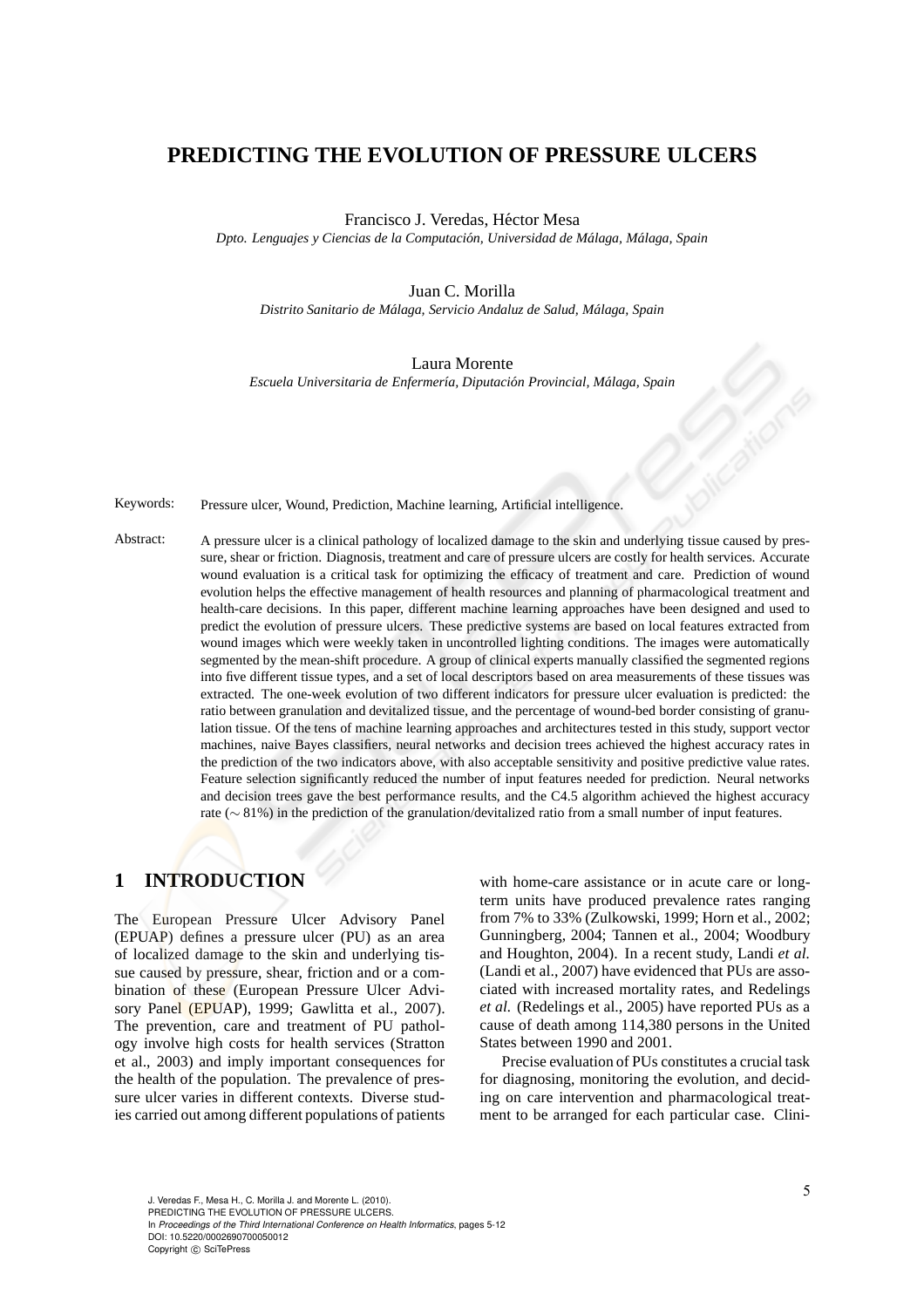cians evaluate and register the state of each PU using classification systems (Kottner et al., 2009) which are mainly based on the subjective visual inspection of the wound. These systems aim at providing consistent and accurate PU assessment that facilitates accurate communication, precise documentation and healthcare decisions. Nevertheless, PU classification alone is not sufficient to decide on pharmacological treatment or health-care to be provided, and more accurate and sensitive monitoring of the PU healing evolution is therefore needed. One of the most widespread tools being used to determine the healing status of a PU is the PUSH (Pressure Ulcer Scale for Healing) tool (National Pressure Ulcer Advisory Panel et al., 2001), which is based on the visual detection of four main tissue types —i.e. epithelial, granulation, slough or necrosis (Sussman and Bates-Jensen, 2001)— together with the manual "gross" estimation of the wound area and the subjective perception of oozing from the ulcer. Recent prospective studies evaluating the PUSH tool, conclude that it can accurately differentiate between healed and non-healed ulcers, but some critical modifications must be done to improve its value and sensitivity to PU changes (Günes, 2009).

Recently, new principles have emerged which provide a systematic approach to the management of wounds. The International Advisory Board on Wound Bed Preparation has proposed TIME (Dowsett, 2008) as a new paradigm for wound management that is based on intervention in four clinical parameters: tissue  $(T)$  non-viable or deficient, infection or inflammation (*I*), moisture (*M*) imbalance, and epidermal (*E*) margin. Considering the histology and physiology of wound healing (Edsberg, 2007), parameters *T* and *E* of TIME framework could suffice to have an approach to wound healing state, so that *I* and *M* variables can directly be derived from the observation of *T* and *E*. Granulation tissue (a fibrous connective reddish tissue) is an indicator of the growth of new tissue during wound healing: as the PU heals, devitalized tissue (a yellowish oozing tissue caused by infection, or a blackish necrotic tissue) is progressively replaced with granulation tissue growing from the wound-bed center to the periphery so that, finally, granulation tissue reaches the wound-bed border and therefore fills the whole wound-bed; then, the PU starts closing (Sussman and Bates-Jensen, 2001). Thus, parameter *T* of TIME paradigm regards to the proportion of devitalized areas with respect to granulation tissue in the wound-bed, whereas parameter *E* becomes an estimator of the likelihood of epithelial cells to migrate from the wound-bed perimeter to the wound-bed center during the epitelization process: this migration requires granulation tissue to cover the wound-bed and reach the wound-bed border with a highly vascularized layer. Therefore, proliferation of granulation tissue from the wound-bed center to the periphery directly implies the reduction of infection, inflammation and oozing from the wound. Furthermore, as other authors recently addressed, more accurate pressure ulcer evaluation and monitoring of the healing stage could be achieved by measuring and precisely locating all tissue types present in the wound or in its surrounding areas (Veredas et al., 2009). Suppose these measurements are computed and the significant tissues are located, new sensitive and precise indicators for evaluating the wound state can be designed.

Based on those new principles for the management of wounds above, in this study PU digital images have been taken, preprocessed and segmented, and computer assisted marking and tissue classification have been done by expert clinicians. Our computerbased image-processing strategy has been used to obtain two new sensitive indicators of the wound healing state which are closely connected with parameters *T* and *E* of TIME paradigm: 1) the ratio granulation/devitalized tissue, and 2) the proportion of the wound-bed border consisting of granulation tissue. Subsequently, we have used diverse machinelearning (ML) approaches to design predictive systems to independently predict the sign of the evolution, in one-week interval, of these two indicators above. As histological and clinical studies shown, increase of either the granulation/devitalized ratio or the proportion of granulation tissue in the wound-bed border reveals significant clinical improvement of the PU global state (Sussman and Bates-Jensen, 2001; Dowsett, 2008). Predicting the positive or negative tendency of these changes in the proportion and location of PU tissues helps the effective management of health resources and planning of pharmacological treatment and health-care decisions.

# **2 METHODOLOGY**

Our methodology to predict the evolution of PUs is based on local features obtained from PU digital color images. These images had to be firstly acquired and subsequently processed, segmented and labeled to obtain precise area measurement of all significant tissues and regions present in the wound. These features are subsequently used to design predictive systems to forecast the evolution of the PU for a time interval of a week. Different ML approaches have been used in this study to design these predictive systems, with different performance rates obtained.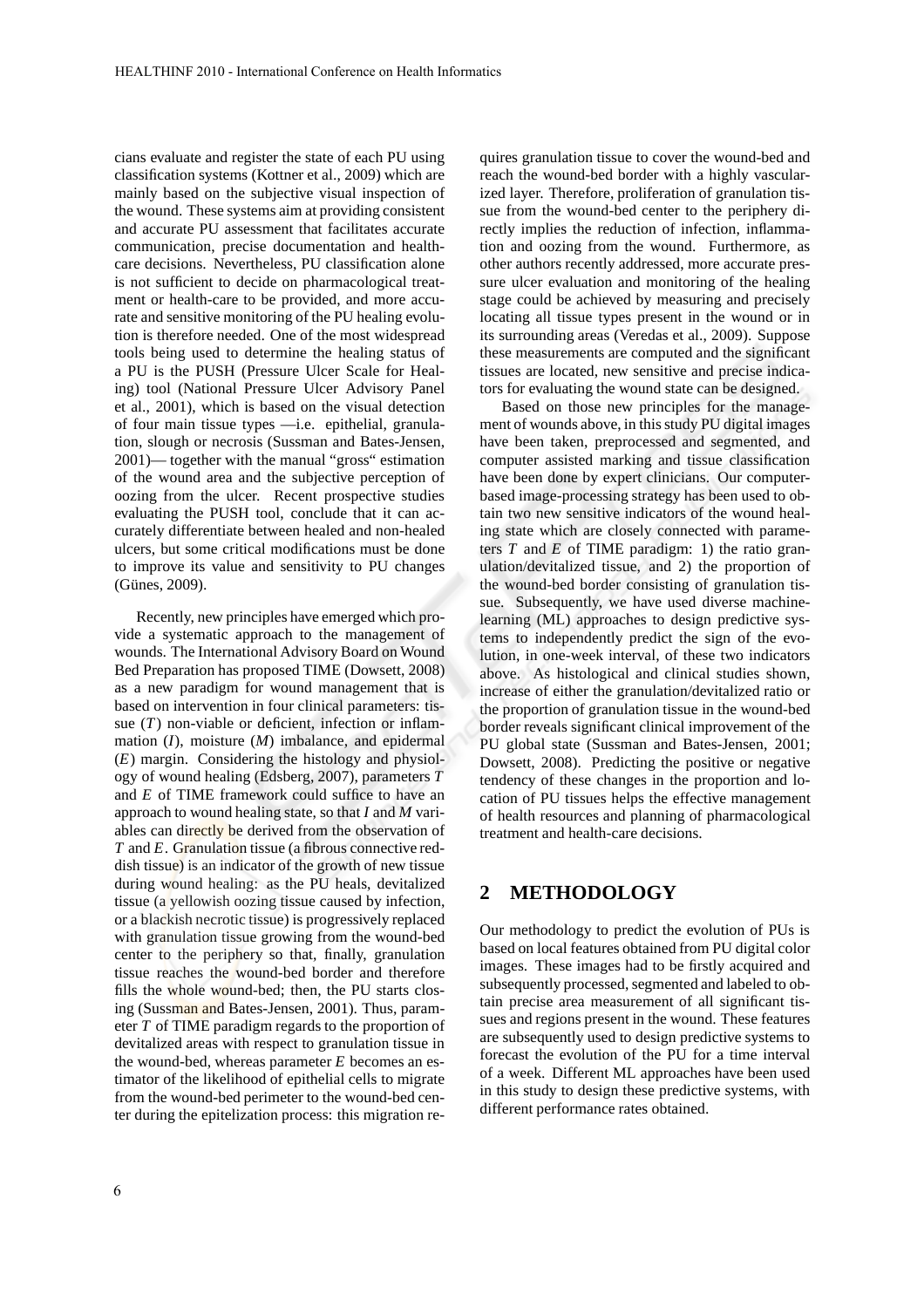### **2.1 Image Acquisition and Processing**

A sample of 69 sacrum and hip PUs (stages III and IV) from patients with home-care assistance (mean age 80.5  $\pm$  12.3 years) was weekly photographed, registered and assessed until healing, transfer, patient death, or end of study for a maximum of 16 weeks. These PUs were photographed in uncontrolled lighting conditions using a Sony Cybershot R W30 digital camera. The images were taken with a flashlight to obtain the best quality images possible, and at a distance of approximately 30 − 40*cm* from the wound plane. To minimize the margin of error, the camera lens is oriented in parallel to the plane of the wound. Macro-focusing was used to ensure well-focused pictures within these short distances. A 1*cm*<sup>2</sup> -sized normalized white square paper patch was placed on the right top corner of each picture, which is used to estimate the dimensions of the wound and tissues. A total 743 photographs were finally obtained.

Our methodology for PU evaluation is based on the detection and measurement of the area of the most significant tissue types in the PU, i.e. skin, healing, granulation, slough and necrosis. The PU images acquired were automatically segmented using a segmentation technique known as mean shift procedure (Comaniciu and Meer, 2002). The mean shift has demonstrated to be a very reliable approach to image segmentation and has shown its efficiency in many vision tasks (Comaniciu and Meer, 2002) such us wound image segmentation (Wannous et al., 2007; Veredas et al., 2009). PU images show very heterogeneous colorations, imprecise and vague boundaries, which make most image segmentation techniques fail. For this reason, PU segmentation benefits from the main characteristic of the mean shift approach: the preservation of the borders of the regions resulting from the segmentation process. In our study, a mean of 150 regions per image were obtained from the application of the mean shift segmentation approach to the set of 743 PU images.

For this work, an *ad hoc* graphical user interface (called *PULAB*, *Pressure Ulcer LABoratory*) was specifically developed to deal with the wearisome task of "manually" labeling the whole set of regions from the segmented wound images (Veredas et al., 2009). PULAB software resulted from a previous phase of this same research project, and internally consists of a computational intelligence core based on a ML hybrid-learning approach to automatically recognize PU tissues in segmented PU images, with high accuracy rates. PULAB has been used to have an initial approach to tissue classification in the 743 images of this study. Subsequently, a collaborative group of 5 expert clinicians from the *Health Service of Malaga ´ Province* supervised that classification and assigned the definitive label —i.e. skin, healing, granulation, slough and necrosis— to each one of the segmented regions in the images. For each segmented region, its final label was assigned by a voting process, so that the tissue class with the largest number of votes was assigned to that segmented region. For some unclear or ambiguous regions, some later discussion was required to achieve a final agreement on the tissue type those regions consisted of. This way, precise tissue classification for PU evaluation is achieved. The 1 cm<sup>2</sup> square marker is also detected in each image and labeled by the experts, and it is subsequently used to convert the tissue area measures from pixel units to standard measurement units (*mm*<sup>2</sup> ). PULAB software dramatically reduced the time consumed during the wearisome process of marking and classifying the segmented regions in the images. Figure 1 shows an example of a PU ulcer image of our study which has been automatically segmented and manually labeled by the group of expert clinicians.

From these labeled regions in the images, the area of each of the PU tissue types is measured and expressed in standard units by using the normalized square marker. This way, the area of skin, healing tissue, necrosis, slough, granulation and wound-bed  $(i.e.$  granulation + slough + necrosis) can be calculated. These area measures and their combinations (see next section) are the variables used in the design of the predictive systems for PU evolution based on ML approaches.

### **2.2 Pressure Ulcer Local Features**

The initial set of local PU features consists of 46 features and includes three different types of characteristics obtained from the analysis of the distribution of the tissue types in the ulcer: *absolute*, *relative*, and *differential descriptors*.

*Absolute features* are the areas of the different tissue types and significant regions in the image: healing tissue (*Aheal*), granulation (*Agran*), slough (*Aslough*), necrosis (*Anec*), wound-bed (*Awound*), i.e. granulation + slough + necrosis, and the entire PU  $(A_{pu})$ , i.e. wound-bed + healing tissue, in squared millimeters, calculated by approximating the area of the tissues from the measurement of the reference area of the 1*cm*<sup>2</sup> -sized square marker.

*Relative descriptors* are obtained by considering the relative distribution of the tissues in the woundbed and the perimeter of the wound-bed:

• Proportion of granulation ( $P_{\text{gran}} = A_{\text{gran}}/A_{\text{wound}}$ ), slough  $(P_{slowph} = A_{slowph}/A_{would})$ , necrosis  $(P_{nec} =$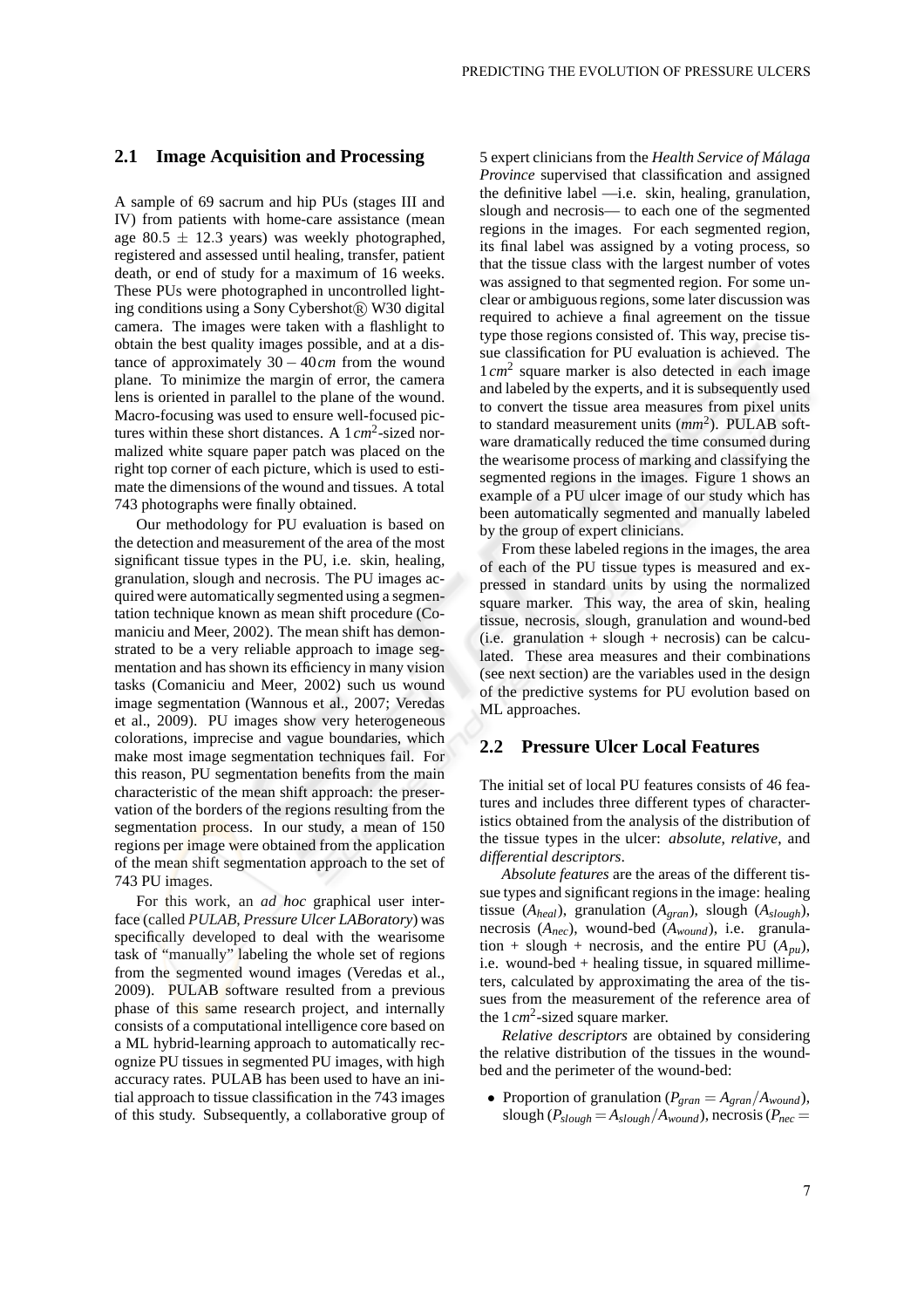

Figure 1: Example of region segmentation (figure B) and labeling (figure C) for a PU image (the original unprocessed image is shown in A). In figure C, all the regions with the same label (i.e. the same tissue type) are given a similar pseudo-color that is calculated as an average of the colors from these regions in the image.

- $A_{nec}/A_{wound}$ ) and devitalized tissues ( $P_{dev}$  = *Adev*/*Awound*), i.e. slough and necrosis, in the wound-bed.
- Percentage of the wound-bed perimeter consisted of granulation tissue (*Pgran per*). This is an important feature, because it is used as one of the indicators of the wound state. This feature is computed as follows:
	- 1. Once the tissues in the image have been labeled by the experts, a binary image is obtained by distinguishing between wound-bed (i.e. granulation, slough and necrosis) and *periulcer* (i.e. healing tissue and skin).
	- 2. The contour of the wound-bed area is computed.
	- 3. The number of pixels in the contour is calculated.
	- 4. The percentage of pixels in the wound-bed contour which are labeled as granulation gives us the descriptor *Pgran per*.
- Ratio between granulation and devitalized tissues  $(R_{\text{gran}-\text{dev}} = (1 + A_{\text{gran}})/(1 + A_{\text{dev}}))$  (1 is added to both terms in the division to avoid indetermination). In this paper, it is considered as another indicator of the wound state.
- Ratio between wound-bed tissues and the whole PU (i.e. wound-bed + healing tissue)  $(R_{\text{wound}-\text{pu}} = (1 + A_{\text{wound}})/(1 + A_{\text{pu}}))$  (1 is again added to both terms in the division to avoid indetermination).

Finally, *differential descriptors* compute the variation between the same parameter in two one-week separated measures  $(t \text{ and } t - 1)$ :

• One-week difference for all the absolute and relative features above, such as the areas of the different tissues  $(\Delta A_{\text{gram}}(t) = A_{\text{gram}}(t) - A_{\text{gram}}(t-1),$   $\Delta A_{slowph}(t) = \ldots$ , etc.) or the relative proportion of the tissues in the wound-bed ( $\Delta P_{\text{gran}}(t)$  =  $P_{\text{gran}}(t) - P_{\text{gran}}(t-1), \Delta P_{\text{slowph}}(t) = \ldots$ , etc.).

- Ratios between the one-week differences above and the absolute areas of reference for each tissue  $\textrm{type}~~(R_{\Delta A_{\textrm{gram}}}(t) = \Delta A_{\textrm{gram}}(t)/(1 + A_{\textrm{gram}}(t-1)),$  $R_{\Delta A_{slowh}} = \dots$ , etc.). (1 is added to the denominator to avoid indetermination).
- Ratios between the one-week differences above and the wound-bed area  $(R_{\Delta P_{\text{gram}}}(t) = \Delta A_{\text{gram}}(t)/(1 + A_{\text{wound}}(t - 1)),$  $R_{\Delta P_{slowph}} = \ldots$ , etc.). (1 is added to the denominator to avoid indetermination).
- Two specially important descriptors are: 1) the difference of proportion of granulation in the wound-bed perimeter,  $\Delta P_{gran\_per}(t)$  =  $P_{\text{gran\_per}}(t) - P_{\text{gran\_per}}(t-1)$ , and 2) the difference of ratio of granulation and devitalized tissues: ∆*Rgran*−*dev*(*t*)= *Rgran*−*dev*(*t*)−*Rgran*−*dev*(*t* − 1). The signs of these two features are the variables to be predicted (see next subsection).
- One-week difference of the ratio between wound-bed area and PU area  $(\Delta R_{\text{wound}-\text{pu}}(t))$  =  $R_{\text{wound}-\text{p}u}(t) - R_{\text{wound}-\text{p}u}(t-1)$ .

### **2.3 Predicting the Wound State**

Starting from the 46 features above, measured at two time instants,  $t$  (i.e. "this current week") and  $t - 1$ (i.e. "the week before"), giving a total 92 features, the predictive systems are designed to predict the sign, i.e. the positive (improvement) or negative (worsening) change, of these two differential parameters for PU evaluation, ∆*Pgran per*(·) and ∆*Rgran*−*dev*(·), at time  $t+1$  (i.e. "next week").

To predict the sign of the change of wound-bed perimeter consisting of granulation tissue, the following binary function  $S_1(t)$  is defined: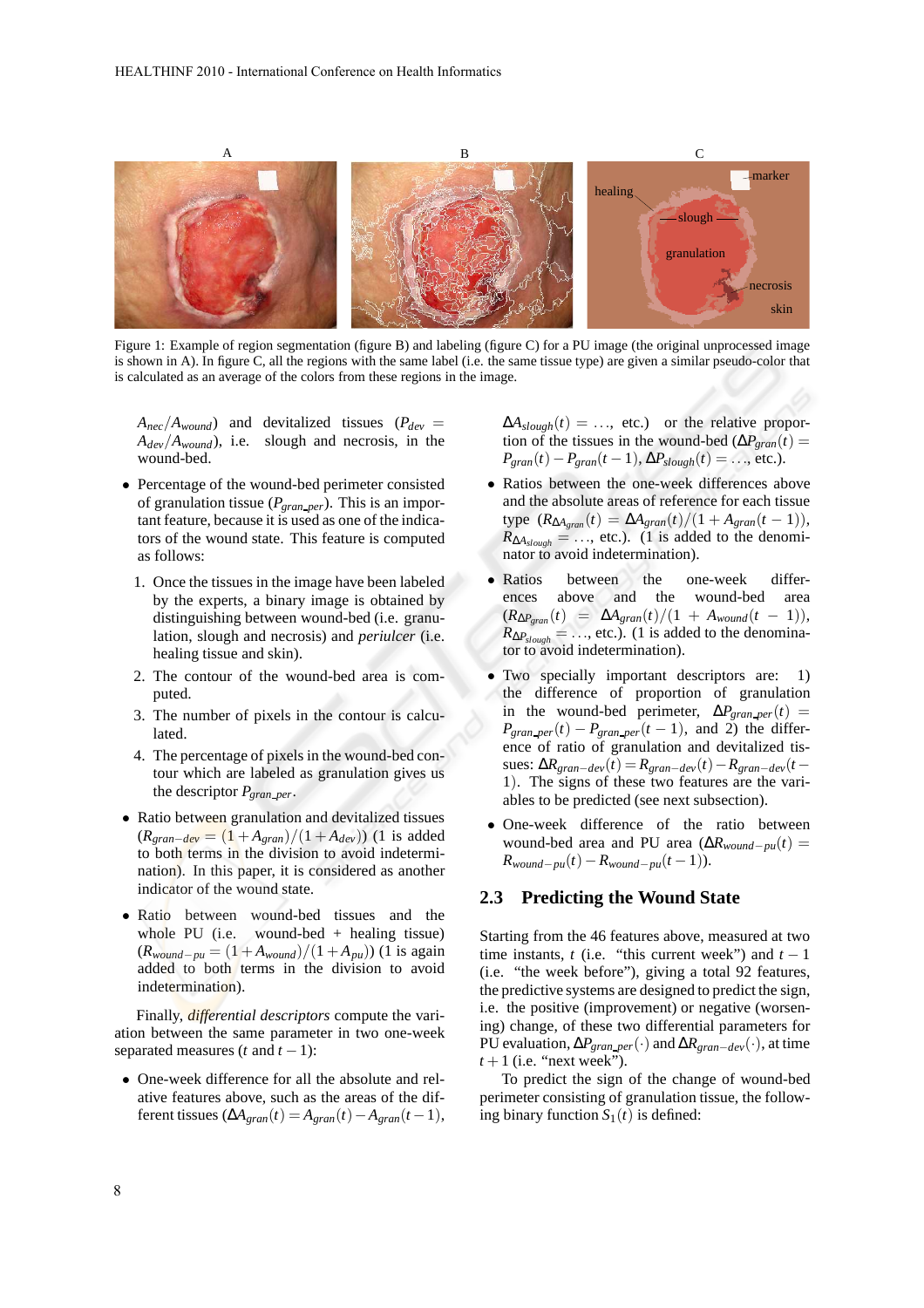$$
S_1(t) = \begin{cases} 1 & \text{if } \Delta P_{gran\_per}(t) > 0\\ \forall (\Delta P_{gran\_per}(t) = 0\\ \land \Delta P_{gran\_per}(t-1) < 0),\\ -1 & \text{otherwise} \end{cases}
$$
(1)

In our database of 743 weekly-acquired PU images, 54% gave -1 and 46% gave 1 for this  $S_1(t)$  function.

On the other hand, to predict the sign of the change of the granulation/devitalized ratio in the wound-bed, a similar binary function is used:

$$
S_2(t) = \begin{cases} 1 & \text{if } \Delta R_{gran-dev}(t) > 0\\ \forall (\Delta R_{gran-dev}(t) = 0\\ \wedge \Delta R_{gran-dev}(t-1) < 0),\\ -1 & \text{otherwise} \end{cases}
$$
(2)

In our database of 743 weekly-acquired PU images, 61% gave -1 and 39% gave 1 for this  $S_2(t)$  function.

#### **2.4 Machine Learning Approaches**

Different supervised ML approaches have been used in this study to compare their performance for predicting the evolution of PUs. These approaches include *support vector machines* (SVM), *adaptive boosting* (AdaBoost), *linear discriminant analysis*, *naive Bayes classifiers*, *neural networks* (multi-layer perceptrons) and *decision trees*, but only a group of these approaches —SVMs, MLPs, Bayes classifiers and decision trees— gave us high performance results (accuracy  $\sim$  70%) when applied to our predictive problem.

On one hand, SVMs are a set of supervisedlearning methods which have been successfully used in classification and regression problems. In classification tasks, such as tissue recognition on wound images, the SVMs work by building separation hyperplanes in the space, so that the margin between the different data classes is maximized (Drucker et al., 1997). On the other hand, naive Bayes classifiers are probabilistic classifiers based on the application of Bayes' theorem with strong independence assumptions, and have recently demonstrated their high efficiency rates in solving classification problems (Zhang, 2004). Multilayer perceptrons (MLP) are feed-forward networks with a set of sensory units (input neurons), one or more hidden layers of computation nodes and an output layer, which have been applied successfully to solve some difficult and diverse problem, such us pattern recognition, classification, regression or prediction, by training them with the back-propagation algorithm (Haykin, 1999). In the interests of this study, MLPs with one hidden layer and a different number of neurons in this hidden layer have been used and tested. The results from the architectures which did the best for prediction are presented in next section (tables 1 and 2). Finally, a decision tree can be defined as a tree in which each internal node represents a choice between a number of alternatives, and each terminal node is marked by a classification. Decision trees are potentially powerful predictors and provide an explicit concept description for a dataset. Standard decision tree learners such as *C4.5* (Quinlan, 1993) expand nodes in depth-first order, while in *best-first decision tree* (BFT) learners the "best" node is expanded first (Shi, 2007). On the other hand, *alternating decision trees* (ADT) are a generalization of decision trees, voted decision trees and voted decision stumps, and use a learning algorithm that is based on boosting (Freund and Mason, 1999).

In this work, *RapidMiner* (Mierswa et al., 2006) has been used to do feature selection for each one of the ML approaches tested for prediction. The *FeatureSelection* operator of *RapidMiner* uses the two deterministic greedy feature selection algorithms, forward selection and backward elimination, but adds some enhancements to these standard algorithms. Moreover,  $k(=10)$ -folds stratified cross-validation has been used for this feature selection process.

## **3 RESULTS**

In this section, performance results are presented from the machine-learning approaches which gave the best efficiency rates in predicting  $S_1(t+1)$  and  $S_2(t+1)$  (see equations 1 and 2), i.e. the sign of the change in one-week interval  $(t + 1)$  of our two descriptors designed for PU evaluation. Starting from 46 different input features (see section 2.2) at time *t* ("the current week") and  $t - 1$  ("a week ago"), i.e. 92 total input descriptors, feature selection (Mierswa et al., 2006) has been applied on each specific ML approach which has been implemented and tested as a predictive system of the future tendency (i.e. the sign) of our two variables that assess the wound state: 1) the proportion of wound-bed perimeter consisting of granulation tissue  $\Delta P_{\text{gran\_per}}(t+1)$  (see equation 1) and 2) the ratio between granulation and devitalized tissue  $\Delta R_{\text{gran}-dev}(t+1)$  (see equation 2). Feature selection significantly reduces the number of input descriptors for each one of the ML predictive systems designed. All these ML approaches were trained using both 10-fold and leave-one-out cross-validation strategies. The results from the leave-one-out crossvalidation are shown in tables 1 and 2. (Training with 10-fold cross-validation gave us slightly higher per-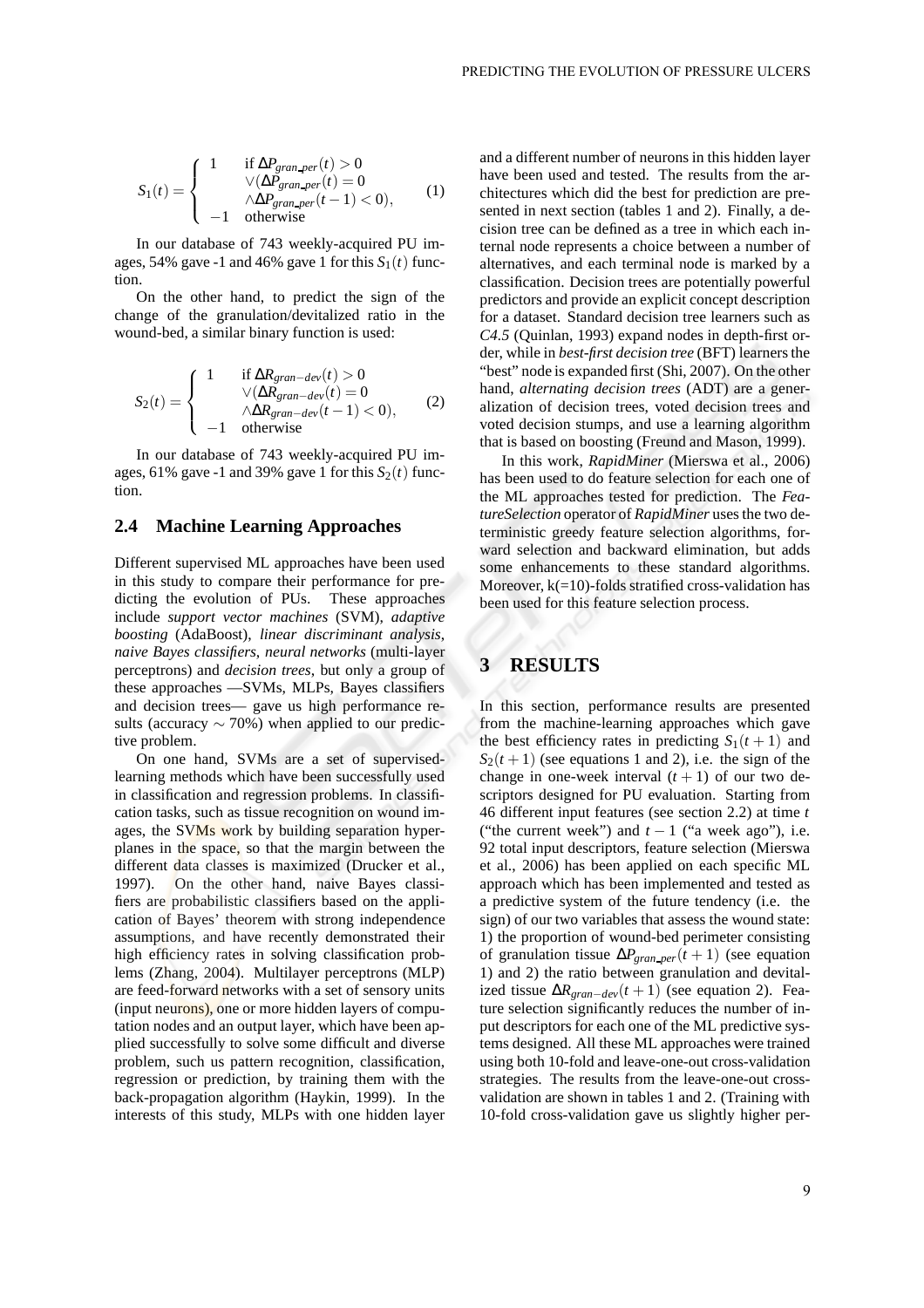| ML Approach | $\overline{FS}$                               | Accuracy | Sensitivity $(-1)$ | Sensitivity $(1)$ | $PPV(-1)$ | $PPV(-1)$ |
|-------------|-----------------------------------------------|----------|--------------------|-------------------|-----------|-----------|
| Naive Bayes | $A_{wound}(t-1)$                              | 68.38%   | 76.81%             | 58.48%            | 68.47%    | 68.23%    |
|             | $P_{gram\_per}(t-1)$                          |          |                    |                   |           |           |
|             | $R_{\Delta P_{gran\_per}}(t)$                 |          |                    |                   |           |           |
|             | $\frac{\Delta R_{gran-dev}(t)}{P_{dev}(t-1)}$ |          |                    |                   |           |           |
| <b>SVM</b>  |                                               | 68.38%   | 68.82%             | 67.86%            | 71.54%    | 64.96%    |
|             | $R_{gran-dev}(t-1)$                           |          |                    |                   |           |           |
|             | $R_{gran-dev}(t)$                             |          |                    |                   |           |           |
| $MLP(h=2)$  | $R_{gran-dev}(t-1)$                           | 72.07%   | 72.62%             | 71.43%            | 74.90%    | 68.97%    |
|             | $R_{gran-dev}(t)$                             |          |                    |                   |           |           |
|             | $A_{gram}(t)$                                 |          |                    |                   |           |           |
|             | $\overline{P}_{dev}(t)$                       |          |                    |                   |           |           |
|             | $\Delta P_{dev}(t)$                           |          |                    |                   |           |           |
|             | $\frac{R_{\Delta A_{dev}}(t)}{A_{dev}(t)}$    |          |                    |                   |           |           |
| <b>ADT</b>  |                                               | 68.38%   | 62.36%             | 75.89%            | 76.82%    | 66.93%    |
|             | $\Delta R_{wound-pu}(t)$                      |          |                    |                   |           |           |
|             | $\Delta P_{gran\_per}(t)$                     |          |                    |                   |           |           |
| <b>BFT</b>  | $P_{\text{gran\_per}}(t-1)$                   | 74.13%   | 61.98%             | 88.39%            | 86.24%    | 66.44%    |
|             | $A_{wound}(t)$                                |          |                    |                   |           |           |
|             | $A_{heal}(t)$                                 |          |                    |                   |           |           |
|             | $P_{gram}(t)$                                 |          |                    |                   |           |           |
|             | $R_{\Delta A_{gram}}(t)$                      |          |                    |                   |           |           |
|             | $\Delta R_{gran-dev}(t)$                      |          |                    |                   |           |           |
|             | $\bar{R}_{\Delta P_{\text{nec}}}(t)$          |          |                    |                   |           |           |
| C4.5        | $R_{\text{gran-dev}}(t-1)$                    | 72.69%   | 64.64%             | 82.14%            | 80.95%    | 66.43%    |
|             | $A_{wound}(t)$                                |          |                    |                   |           |           |
|             | $P_{dev}(t)$                                  |          |                    |                   |           |           |

formance results than the ones in these tables, but they are not shown here because k-fold cross-validation suffers from bias derived from the dataset split.)

#### **3.1 Predicting Granulation in Perimeter**

In table 1, the performance results from the ML approaches to predict  $S_1(t + 1)$  (see equation 1), i.e. the one-week increase or decrease in the proportion of granulation tissue in the wound-bed perimeter, are shown. The highest accuracy rate has been obtained with the BFT algorithm, but it needs the largest number of input parameters. As it is shown in table 1, C4.5 algorithm also achieves a high accuracy rate ( $\sim$  73%) with a reduced set of 3 input features. ADT is the only method which has not required any features at time  $t - 1$  in this experiment.

### **3.2 Predicting Granulation-Devitalized Ratio**

In table 2, the performance results from the machinelearning approaches to predict  $S_2(t+1)$  (see equation 2), i.e. the one-week increase or decrease in the ratio between granulation and devitalized tissue are shown. Decision trees with the C4.5 algorithm gave the best accuracy results (80.9%), with also very high sensitivity and positive predictive value rates obtained. It also uses a reduced number of 5 input parameters at *t* (i.e. features at *t* − 1 are not needed in this case) to obtain these performance results of table 2. As in the case of predicting  $S_1(t+1)$ , ADT achieves good performance results with the most reduced input feature set.

# **4 CONCLUSIONS**

Machine learning approaches to predict the evolution of PU have been designed and presented in this paper. These predictive systems have been based on the local characteristics extracted from digital PU images, which consisted of location and tissue area measurements. Images of a group of patients with hip or sacrum PUs were weekly taken in uncontrolled lighting conditions. These images were automatically seg-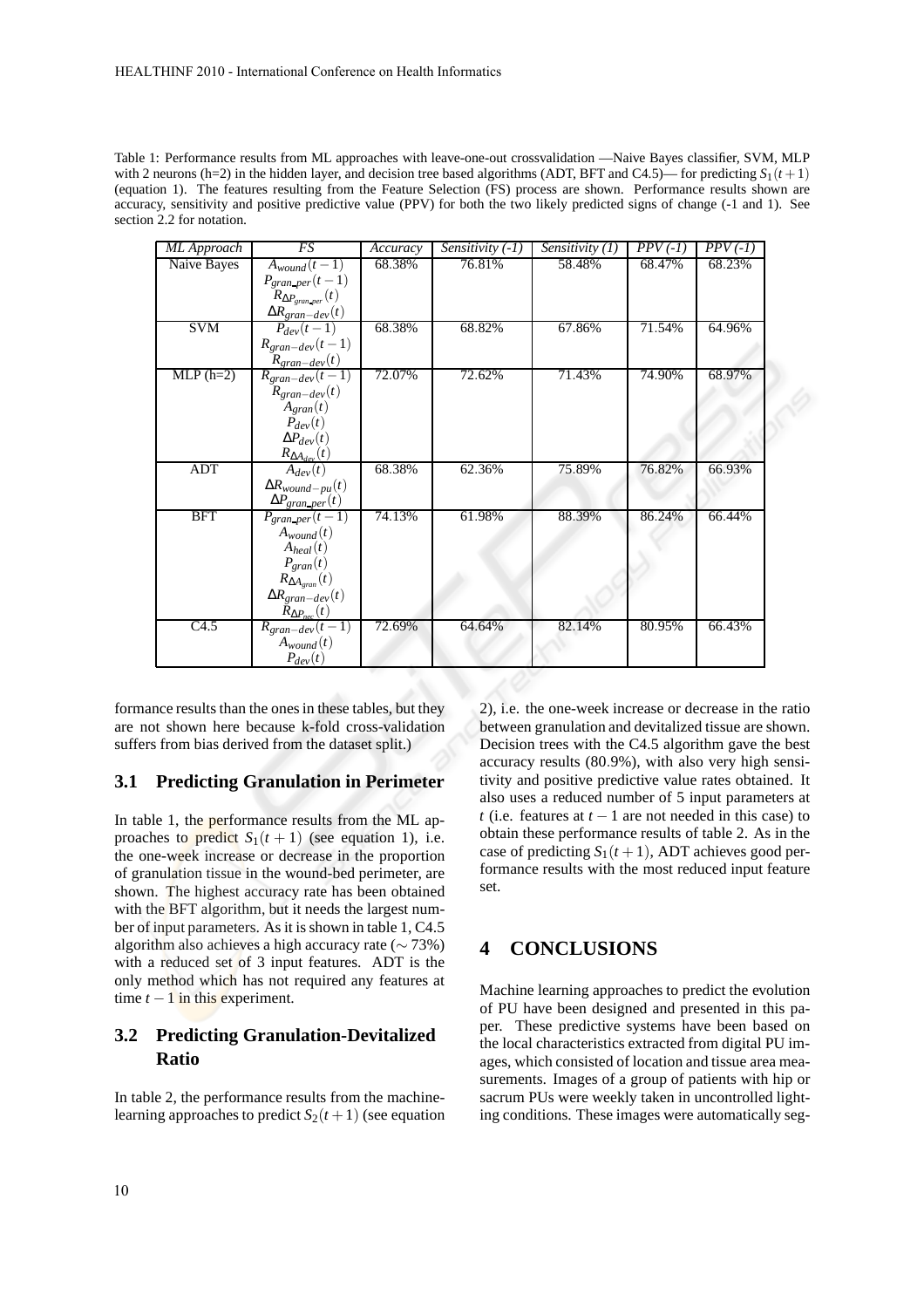Table 2: Performance results from ML approaches with leave-one-out crossvalidation —Naive Bayes, SVM, MLP with 4 neurons (h=4) in the hidden layer, and decision tree based algorithms (ADT, BFT and C4.5)— for predicting  $S_2(t+1)$ (equation 2). The features resulting from the Feature Selection (FS) process are shown. Performance results shown are accuracy, sensitivity and positive predictive value (PPV) for both the two likely predicted signs of change (-1 and 1). See section 2.2 for notation.

| ML Approach | FS                                                                | Accuracy | $Sensitivity(-1)$ | Sensitivity $(1)$ | $PPV(-1)$ | $\overline{PPV}$ (-1) |
|-------------|-------------------------------------------------------------------|----------|-------------------|-------------------|-----------|-----------------------|
| Naive Bayes | $R_{wound-pu}(t-1)$                                               | 74.95%   | 87.29%            | 55.32%            | 75.65%    | 73.24%                |
|             | $A_{heal}(t)$                                                     |          |                   |                   |           |                       |
|             | $P_{gram\_per}(t)$                                                |          |                   |                   |           |                       |
|             | $R_{\Delta A_{wound}}(t)$<br>$R_{\Delta P_{nec}}(t)$              |          |                   |                   |           |                       |
|             | $R_{wound-pu}(t)$                                                 |          |                   |                   |           |                       |
|             | $\Delta P_{gran\_per}(t)$                                         |          |                   |                   |           |                       |
|             | $R_{\Delta P_{gram\_per}}(t)$                                     |          |                   |                   |           |                       |
| SVM         | $P_{dev}(t-1)$                                                    | 75.98%   | 79.26%            | 70.74%            | 81.16%    | 68.21%                |
|             | $R_{gran-dev}(t-1)$                                               |          |                   |                   |           |                       |
|             | $P_{gran\_per}(t)$<br>$\Delta A_{nec}(t)$                         |          |                   |                   |           |                       |
|             |                                                                   |          |                   |                   |           |                       |
| $MLP(h=4)$  | $R_{\Delta P_{\text{nec}}}(t)$<br>$P_{gram}(t)$                   | 77.82%   | 74.92%            | 82.45%            | 87.16%    | 67.39%                |
|             | $P_{\text{nec}}(t)$                                               |          |                   |                   |           |                       |
|             | $P_{gran\_per}(t)$                                                |          |                   |                   |           |                       |
|             |                                                                   |          |                   |                   |           |                       |
|             | $\frac{\Delta \check{P}_{gran\_per}(t)}{R_{\Delta P_{slowh}}(t)}$ |          |                   |                   |           |                       |
| <b>ADT</b>  | $A_{dev}(t)$                                                      | 75.15%   | 81.94%            | 64.36%            | 78.53%    | 69.14%                |
|             | $A_{nec}(t-1)$                                                    |          |                   |                   |           |                       |
|             | $R_{\Delta P_{gran\_per}}(t)$                                     |          |                   |                   |           |                       |
| <b>BFT</b>  | $\overline{\Delta P_{gran\_per}(t)}$                              | 76.39%   | 81.27%            | 68.62%            | 80.46%    | 69.73%                |
|             | $R_{\Delta A_{dev}}(t)$                                           |          |                   |                   |           |                       |
|             | $R_{\Delta P_{dev}}(t)$                                           |          |                   |                   |           |                       |
| C4.5        | $\Delta A_{slowph}(t)$<br>$P_{gram\_per}(t)$                      | 80.90%   | 77.56%            | 86.17%            | 89.92%    | 70.74%                |
|             | $R_{gran-dey}(t)$                                                 |          |                   |                   |           |                       |
|             | $R_{\Delta P_{gran}}(t)$                                          |          |                   |                   |           |                       |
|             | $R_{\Delta P_{\text{nec}}}(t)$                                    |          |                   |                   |           |                       |
|             | $R_{\Delta P_{gram\_per}}(t)$                                     |          |                   |                   |           |                       |

mented by the mean shift procedure and manually labeled by a group of expert clinicians with the help of an *ad-hoc* intelligent graphical user interface for PU tissue classification. The after-one-week tendency of two different indicators for pressure ulcer evaluation is predicted: the ratio between granulation and devitalized tissue, and the percentage of wound-bed border consisting of granulation tissue.

Of the tens of machine learning approaches and architectures tested in this study, support vector machines, naive Bayes classifiers, neural networks and decision trees achieved the highest accuracy rates in the prediction of those two PU-state indicators, giving also acceptable sensitivity and positive predictive value rates. Feature selection significantly reduced the number of input features needed for prediction. Decision trees gave the best performance results, as the C4.5 algorithm achieved the highest accuracy rate ( $\sim$  81%) in the prediction of the granulation/devitalized ratio from a small number of input features. Finally, multi-layer perceptrons also showed their appropriateness for these prediction tasks and gave performance rates similar to the ones obtained with decision trees.

These results show that predicting the positive or negative tendency of the changes in the proportion or location of wound tissues can be reliably achieved by machine learning approaches such as decision trees or neural networks. Clinicians are now supplied with a predictive tool which can be used to estimate the evolution of pressure ulcers and helps the effective management of health resources and planning of pharmacological treatment and health-care decisions.

### **ACKNOWLEDGEMENTS**

This research has been funded by the Spanish *Plan Nacional de Investigacion Cient ´ ´ıfica, Desarrollo e Innovacion Tecnol ´ ogica (I+D+I) ´* , *Instituto de Salud*